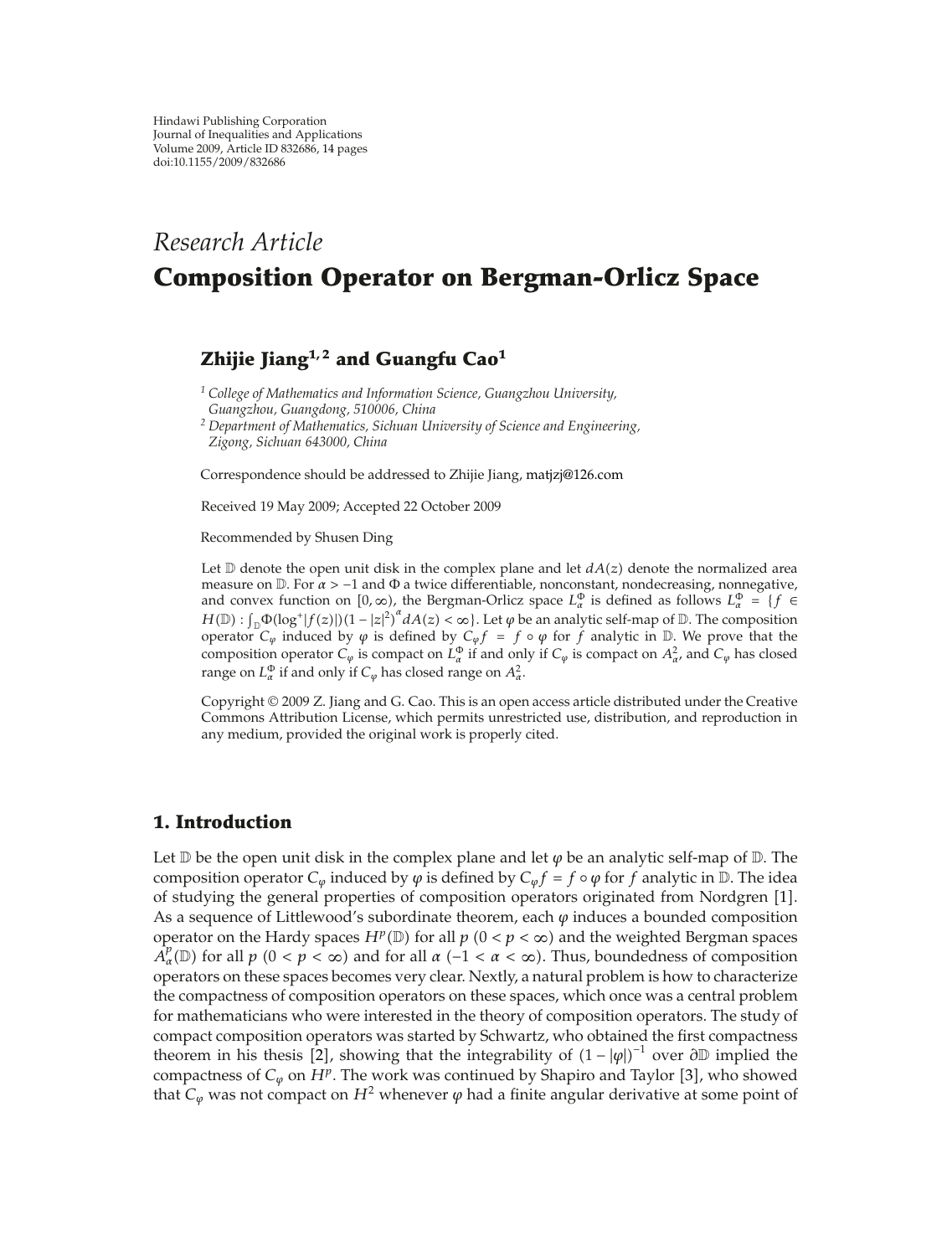∂D. Moreover, MacCluer and Shapiro [4] pointed out that nonexistence of the finite angular derivatives of  $\varphi$  was a sufficient condition for the compactness of  $C_{\varphi}$  on  $A_{\alpha}^{p}$  but it failed on *H*<sup>*p*</sup>. So looking for an appropriate tool of characterizing the compactness of  $C_\varphi$  on  $H^p$  was difficult at that time. Fortunately, Shapiro [5] developed relations between the essential norm of  $C_{\varphi}$  on  $H^2$  and the Nevanlinna counting function of  $\varphi$ , and he obtained a nice essential norm formula of *Cϕ* in 1987. As a result, he completely gave a characterization of the compactness of  $C_{\varphi}$  in terms of the function properties of  $\varphi$ .

Another solution to the compactness of  $C_\varphi$  on  $H^2$  was done by the Aleksandrov measures which was introduced by Cima and Matheson [6]. It is well known that the harmonic function  $\Re((\lambda + \varphi(z)) / (\lambda - \varphi(z)))$  can be expressed by the Possion integral

$$
\Re \frac{\lambda + \varphi(z)}{\lambda - \varphi(z)} = \int_{\partial \mathbb{D}} P(z, \zeta) dm_{\lambda}(\zeta)
$$
 (1.1)

for each  $\lambda \in \partial \mathbb{D}$ . Cima and Matheson applied  $\sigma_{\lambda}$  the singular part of  $m_{\lambda}$  to give the following expression:

$$
\left\|C_{\varphi}\right\|_{e}^{2} = \sup_{\lambda \in \partial \mathbb{D}} \|\sigma_{\lambda}\|.
$$
 (1.2)

They showed that  $C_{\varphi}$  was compact on  $H^2$  if and only if all the measures  $m_{\lambda}$  were absolutely continuous.

The study of compactness of composition operators is also an important subject on other analytic function spaces, and we have chosen two typical examples above, and for more related materials one can consult  $[7, 8]$ . Another natural interesting subject is the composition operator with closed range. Considering angular derivatives of *ϕ*, it is known that *Cϕ* is compact on  $A^2$  if and only if  $\varphi$  fails to have finite angular derivatives on  $\partial \mathbb{D}$ , in this case,  $C_{\varphi}$ does not have closed range since *Cϕ* is not a finite rank operator. And if *ϕ* has finite angular derivatives on *∂*D, then *ϕ* is necessarily a finite Blaschke product and hence one can easily verify that  $C_\varphi$  has closed range on  $A^2$ . Zorboska has given a necessary and sufficient condition for  $C_{\varphi}$  with closed range on  $H^2$ , and she also has done on  $A_{\alpha}^p$  [9]. Luecking [10] considered the same question on Dirichlet space after Zorboska's work. Recently, Kumar and Partington [11] have studied the weighted composition operators with closed range on Hardy spaces and Bergman spaces.

This paper will study the compactness of composition operator on Bergman-Orlicz space. We are mainly inspired by the following results.

- (i) Liu et al. [12] showed that composition operator was bounded on Hardy-Orlicz space. Lu and Cao [13] also showed that composition operator was bounded on Bergman-Orlicz space.
- (ii) A composition operator was compact on the Nevanlinna class  $\mathcal N$  if and only if it was compact on  $H^2$  [14].
- (iii) If a composition operator was compact on  $H^p$  for some  $p > 0$ , then it was compact on  $H^p$  for all  $p > 0$  [3]. Moreover, paper [15] compared the compactness of composition operators on Hardy-Orlicz spaces and on Hardy spaces. All these results lead us to wonder whether there is a equivalence for the compactness of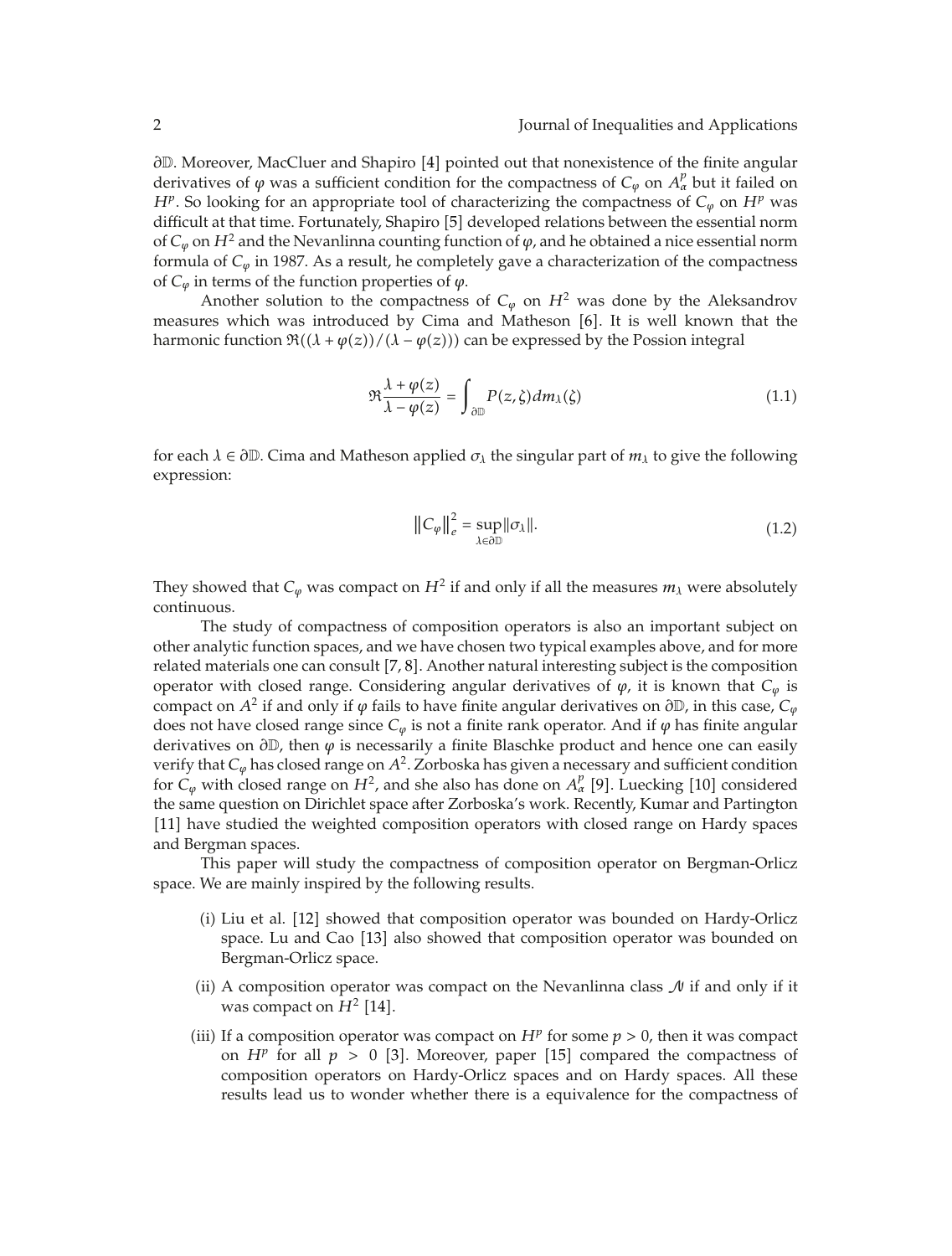$C_{\varphi}$  on  $A^2_{\alpha}$  and on the Bergman-Orlicz space, and whether there is a equivalence for the closed range of  $C_{\varphi}$  on  $A_{\alpha}^2$  and on the Bergman-Orlicz space. In this paper, we are going to give affirmative answers for the proceeding questions.

## **2. Preliminaries**

Let  $H(\mathbb{D})$  denote the space of all analytic functions on  $\mathbb{D}$ . Let  $dA(z)$  denote the normalized area measure on  $\mathbb{D}$ , that is,  $A(\mathbb{D}) = 1$ . Let S denote the class of strongly convex functions  $\Phi : [0, +\infty) \rightarrow [0, +\infty)$ , which satisfies

- (i)  $\Phi(0) = \Phi'(0) = 0$ ,  $\Phi(t)/t \to \infty$  as  $t \to \infty$ ,
- (ii)  $\Phi''$  exists on  $[0, +\infty)$ ,
- (iii)  $\Phi(2t) \leq C\Phi(t)$  for some positive constant *C* and for all  $t > 0$ .

For  $\Phi \in \mathcal{S}$  and  $\alpha > -1$  the Bergman-Orlicz space  $L^{\Phi}_{\alpha}$  is defined as follows:

$$
L_{\alpha}^{\Phi} = \left\{ f \in H(\mathbb{D}) : ||f||_{\Phi} = \int_{\mathbb{D}} \Phi(\log^+ |f(z)|) \left(1 - |z|^2\right)^{\alpha} dA(z) < \infty \right\},\tag{2.1}
$$

where  $\log^+ x = \max\{0, \log x\}$ . Although  $\|\cdot\|_{\Phi}$  does not define a norm in  $L^{\Phi}_{\alpha}$ , it holds that the  $d(f, g) = ||f - g||_{\Phi}$  defines a metric on  $L_{\alpha}^{\Phi}$ , and makes  $L_{\alpha}^{\Phi}$  into a complete metric space. Obviously, the inequalities

$$
\log^{+} x \le \log(1 + x) \le 1 + \log^{+} x, \quad x \ge 0,
$$
  
2
$$
\log^{+} x \le \log(1 + x^{2}) \le 1 + 2\log^{+} x, \quad x \ge 0,
$$
 (2.2)

and the fact that  $\Phi$  is nondecreasing convex function imply that

$$
\Phi(\log^{+} x) \leq \Phi(\log(1 + x)) \leq \Phi(1 + \log^{+} x)
$$
\n
$$
\leq \frac{1}{2}\Phi(2) + \frac{1}{2}\Phi(2\log^{+} x)
$$
\n
$$
\leq \frac{1}{2}\Phi(2) + \frac{1}{2}C\Phi(\log^{+} x),
$$
\n
$$
\Phi(\log^{+} x) \leq \Phi(2\log^{+} x) \leq \Phi(\log(1 + x^{2}))
$$
\n
$$
\leq \Phi(1 + 2\log^{+}(x))
$$
\n
$$
\leq \frac{1}{2}\Phi(2) + \frac{1}{2}\Phi(4\log^{+} x)
$$
\n
$$
\leq \frac{1}{2}\Phi(2) + \frac{1}{2}C\Phi(\log^{+} x).
$$
\n(2.3)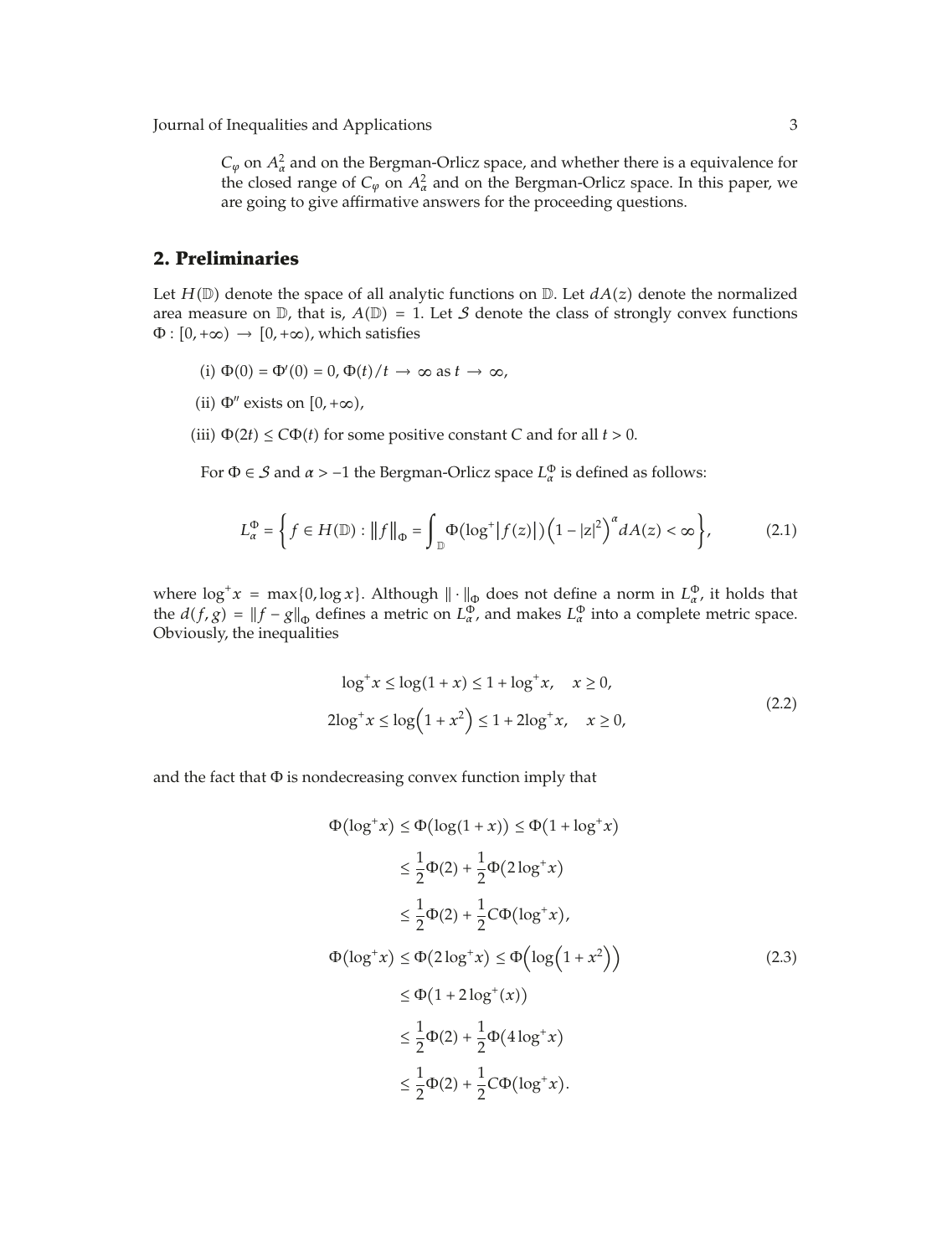Then  $f \in L^{\Phi}_{\alpha}$  if and only if

$$
\int_{\mathbb{D}} \Phi(\log(1+|f(z)|)) \left(1-|z|^2\right)^{\alpha} dA(z) < \infty \tag{2.4}
$$

or if and only if

$$
\int_{\mathbb{D}} \Phi\left(\log\left(1+|f(z)|^2\right)\right) \left(1-|z|^2\right)^{\alpha} dA(z) < \infty. \tag{2.5}
$$

Throughout this paper, constants are denoted by *C*, they are positive and may differ from one occurrence to the other. The notation  $a \preccurlyeq b$  means that there is a positive constant *C* such that  $a \leq Cb$ . Moreover, if both  $a \preccurlyeq b$  and  $b \preccurlyeq a$  hold, we write  $a \asymp b$  and say that  $a$  is asymptotically equivalent to *b*.

In this section we will prove several auxiliary results which will be used in the proofs of the main results in this paper.

**Lemma 2.1.** *If*  $f \in L^{\Phi}_{\alpha}$ *, then* 

$$
||f||_{\Phi} \asymp \Phi\left(\log\left(1+f(0)|^2\right)\right) + \int_{\mathbb{D}} f^{\Phi}(z) \left(1-|z|^2\right)^{\alpha} dA(z),\tag{2.6}
$$

*where*  $\Delta$  *is Laplacian and*  $f^{\Phi}(z) = \Delta \Phi(\log(1 + |f(z)|^2)).$ 

*Proof.* By the Green Theorem, if  $u, v \in C^2(\Omega)$ , where  $\Omega$  is a domain in the plane with smooth boundary, then

$$
\int_{\Omega} (u\Delta v - v\Delta u) dx dy = \int_{\partial\Omega} \left( u \frac{\partial v}{\partial n} - v \frac{\partial u}{\partial n} \right) ds.
$$
 (2.7)

Let  $0 < \varepsilon < r < 1$ ,  $u(z) = \log(r/|z|)$ ,  $v(z) = \Phi(\log(1 + |f(z)|^2))$ , and  $\Omega = \{z \in \mathbb{D} : \varepsilon < |z| < r\}$ . Since  $\Delta u(z) = 0$ , by (2.7) we have

$$
\int_{\Omega} \Delta \Phi \left( \log \left( 1 + |f(z)|^2 \right) \right) \log \frac{r}{|z|} dx dy + \log \frac{r}{\varepsilon} \int_{|z|=\varepsilon} \frac{\partial}{\partial n} \Phi \left( \log \left( 1 + |f(z)|^2 \right) \right) ds
$$
\n
$$
= \int_{|z|=r} \frac{\Phi \left( \log \left( 1 + |f(z)|^2 \right) \right)}{r} ds - \int_{|z|=\varepsilon} \frac{\Phi \left( \log \left( 1 + |f(z)|^2 \right) \right)}{\varepsilon} ds.
$$
\n(2.8)

Since  $\left(\frac{\partial}{\partial n}\right)\left(\Phi(\log(1+|f(z)|^2))\right)$  is bounded near to 0, we get

$$
\lim_{\varepsilon \to 0} \log \frac{r}{\varepsilon} \int_{|z| = \varepsilon} \frac{\partial}{\partial n} \Phi\Big(\log \Big(1 + |f(z)|^2\Big)\Big) ds = 0. \tag{2.9}
$$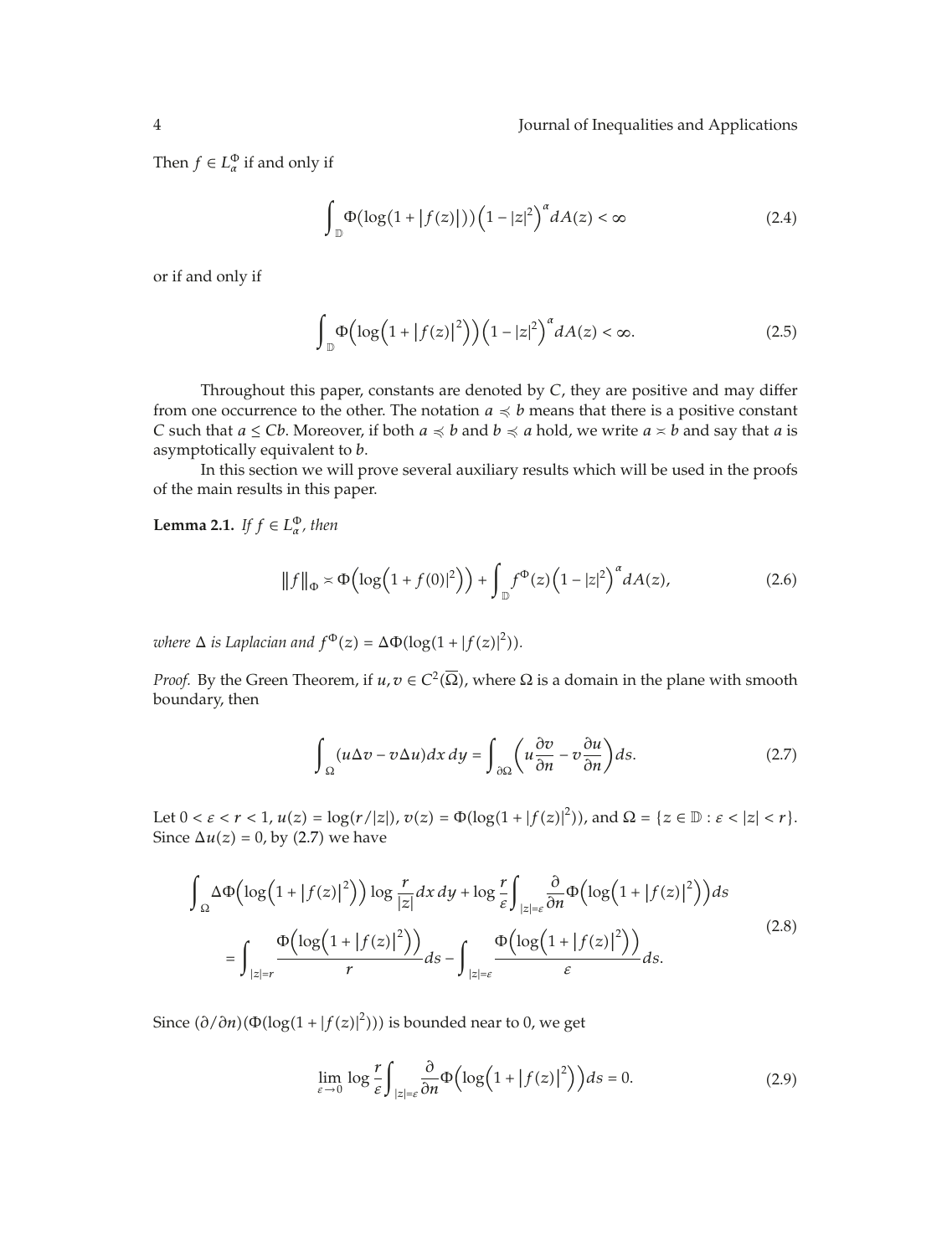Let  $\varepsilon \to 0$  in (2.8), we have

$$
\int_{|z|\n
$$
= \int_0^{2\pi} \Phi\left(\log\left(1+|f(re^{i\theta})|^2\right)\right) d\theta - 2\pi \Phi\left(\log\left(1+|f(0)|^2\right)\right).
$$
\n(2.10)
$$

Integrating equality (2.10) with respect to  $r$  from 0 to 1, we obtain

$$
\int_0^1 \int_{|z| < r} \Delta \Phi\left(\log\left(1 + |f(z)|^2\right)\right) \log \frac{r}{|z|} \left(1 - r^2\right)^\alpha r dr \, dA(z) = \|f\|_{\Phi} - \frac{2\pi}{\alpha + 1} \Phi\left(\log\left(1 + |f(0)|^2\right)\right).
$$
\n(2.11)

Thus

$$
||f||_{\Phi} = \frac{2\pi}{\alpha+1} \Phi\left(\log\left(1+|f(0)|^2\right)\right) + \int_0^1 \int_{|z| < r} \Delta \Phi\left(\log\left(1+|f(z)|^2\right)\right) \log \frac{r}{|z|} \left(1-r^2\right)^{\alpha} r dr dA(z)
$$

$$
= \frac{2\pi}{\alpha+1} \Phi\left(\log\left(1+|f(0)|^2\right)\right) + \int_{\mathbb{D}} \Delta \Phi\left(\log\left(1+|f(z)|^2\right)\right) dA(z) \int_{|z|}^1 \log \frac{r}{|z|} \left(1-r^2\right)^{\alpha} r dr. \tag{2.12}
$$

Since  $\int_{|z|}^{1} \log(r/|z|) (1 - r^2)^{\alpha} r dr \asymp (1 - z|^2)^{2+\alpha}$ ,

$$
||f||_{\Phi} \times \frac{2\pi}{\alpha+1} \Phi\left(\log\left(1+|f(0)|^2\right)\right) + \int_{\mathbb{D}} \Delta \Phi\left(\log\left(1+|f(z)|^2\right)\right) \left(1-|z|^2\right)^{\alpha} dA(z)
$$
  
 
$$
\times \Phi\left(\log\left(1+|f(0)|^2\right)\right) + \int_{\mathbb{D}} f^{\Phi}\left(1-|z|^2\right)^{\alpha} dA(z), \tag{2.13}
$$

the proof is complete.

Let  $\varphi$  be an analytic self-map of  $\mathbb D.$  The generalized Nevanlinna counting function of  $\varphi$ is defined by

$$
N_{\varphi,\alpha+2}(w) = \sum_{z \in \varphi^{-1}(w)} \left( \log \frac{1}{|z|} \right)^{\alpha+2}.
$$
 (2.14)

 $\Box$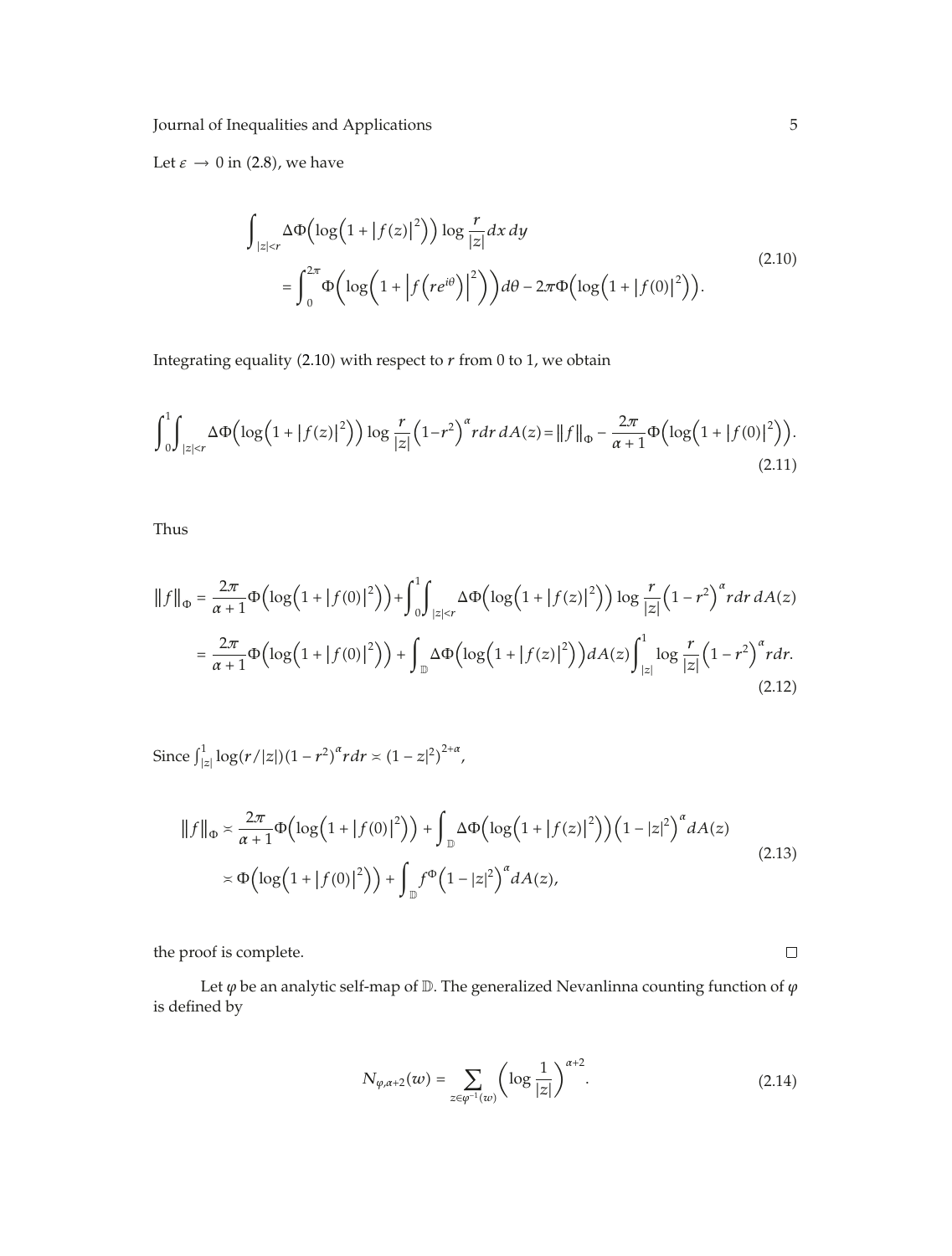**Lemma 2.2** (see [9]). If  $\varphi$  *is an analytic self-map of D and g is a nonnegative measurable function in* D*, then*

$$
\int_{\mathbb{D}} g \circ \varphi(z) |\varphi'(z)|^2 \bigg( \log \frac{1}{|z|} \bigg)^{\alpha+2} dA(z) = \int_{\mathbb{D}} g(z) N_{\varphi, \alpha+2}(z) dA(z). \tag{2.15}
$$

Lemmas 2.1 and 2.2 (see [9]) can lead to the following corollary.

**Corollary 2.3.** *Let*  $\varphi$  *be an analytic self-map of*  $\mathbb D$  *and*  $f \in H(\mathbb D)$ *, then* 

$$
||f \circ \varphi|| \asymp \Phi\Big(1 + \log|f \circ \varphi(0)|^2\Big) + \int_{\mathbb{D}} f^{\Phi}(w) N_{\alpha+2}(w) dA(w). \tag{2.16}
$$

We will end this section with the following lemma, which illustrates that the counting functional  $\delta_z : f \mapsto f(z)$  is continuous on  $L^{\Phi}_\alpha$ .

**Lemma 2.4.** *Let*  $f \in L^{\Phi}_{\alpha}$ *, then* 

$$
|f(z)| \le \exp\left(\Phi^{-1}\left(\frac{C\|f\|_{\Phi}}{\left(1-|z|^2\right)^{\alpha+2}}\right)\right) \quad \forall \ z \ in \ \mathbb{D}.\tag{2.17}
$$

*Proof.* By the subharmonicity of map  $z \mapsto \log(1 + |f(z)|)$ , we get

$$
\log(1+|f(z)|) \le \frac{1}{A_{\alpha}(\mathbb{D}(z,(1-|z|)/2))} \int_{\mathbb{D}(z,(1-|z|)/2)} \log(1+|f(z)|) (1-z|^2)^{\alpha} dA(z). \quad (2.18)
$$

Since  $\Phi(\log(1+|f(z)|))$  is convex and increasing, we have

$$
\Phi(\log(1+|f(z)|)) \leq \frac{1}{A_{\alpha}(\mathbb{D}(z,(1-|z|)/2))} \int_{\mathbb{D}(z,(1-|z|)/2)} \Phi(\log(1+|f(z)|)) dA_{\alpha}(z)
$$
\n
$$
\leq \frac{C}{(1-|z|^2)^{\alpha+2}} \int_{\mathbb{D}(z,(1-|z|)/2)} \Phi(\log(1+|f(z)|)) dA_{\alpha}(z)
$$
\n
$$
\leq \frac{C}{(1-|z|^2)^{\alpha+2}} \int_{\mathbb{D}} \Phi(\log(1+|f(z)|)) dA_{\alpha}(z)
$$
\n
$$
\leq \frac{C||f||_{\Phi}}{(1-|z|^2)^{\alpha+2}}.
$$
\n(2.19)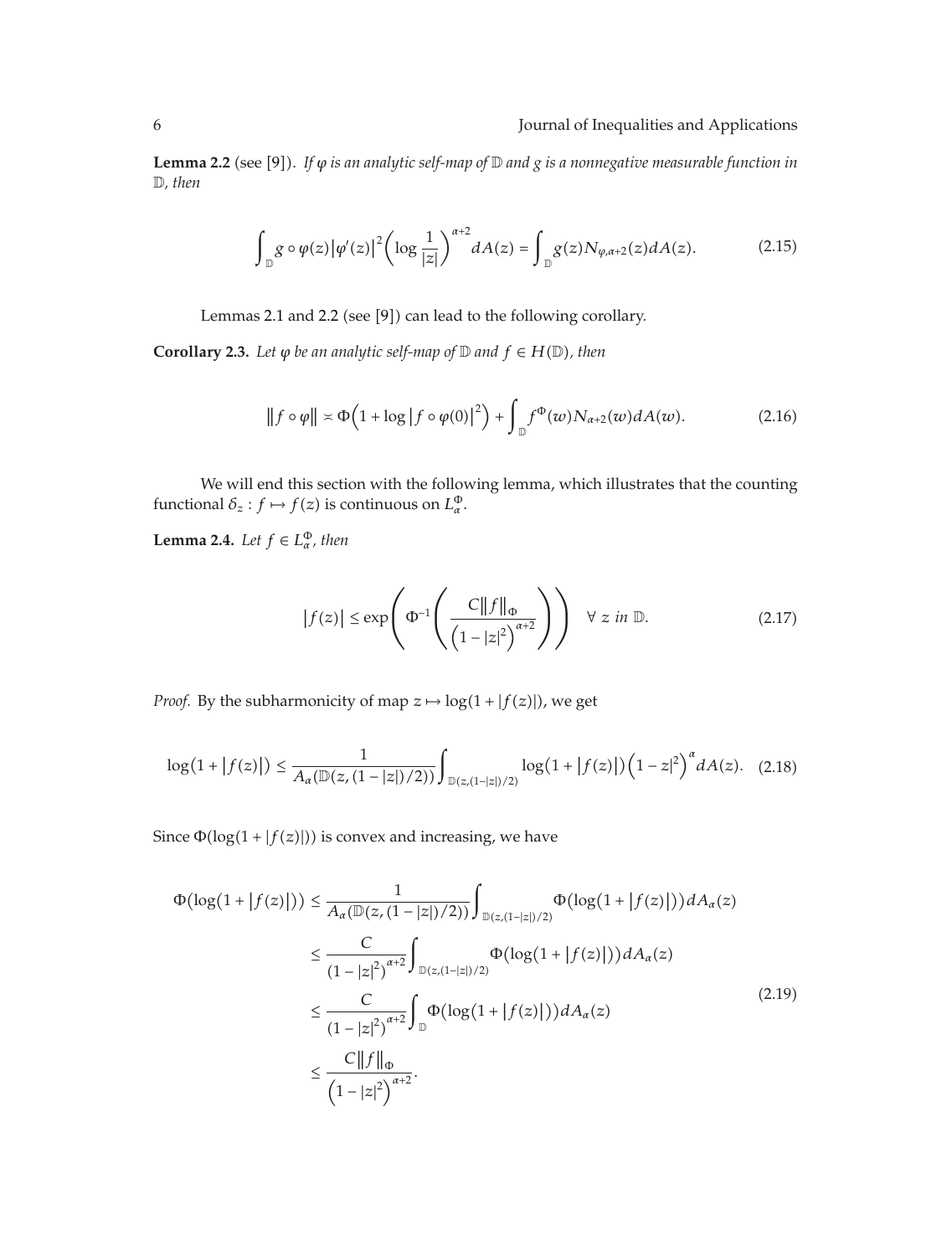Since  $\Phi(\log^+ x) \leq \Phi(\log(1+x))$ , we get

$$
\Phi(\log^+|f(z)|) \le \frac{C\|f\|_{\Phi}}{\left(1-|z|^2\right)^{\alpha+2}},\tag{2.20}
$$

that is, 
$$
\log^+|f(z)| \leq \Phi^{-1}(C||f||_{\Phi}/(1-|z|^2)^{\alpha+2})
$$
. Thus  $|f(z)| \leq \exp(\Phi^{-1}(C||f||_{\Phi}/(1-|z|^2)^{\alpha+2}))$ .

#### **3. Compactness**

In this section, we are going to investigate the equivalence between compactness of composition operator on the Bergman-Orlicz space  $L^{\Phi}_{\alpha}$  and on the weighted Bergman space *A*<sub>*α*</sub>. The following lemma characterizes the compactness of  $C_{\varphi}$  on  $L^{\Phi}_{\alpha}$  in terms of sequential convergence, whose proof is similar to that in [7, Proposition 3.11].

**Lemma 3.1.** Let  $\varphi$  be an analytic self-map of  $\mathbb D$ , bounded operator  $C_{\varphi}$  is compact on  $L^{\Phi}_{\alpha}$  if and only if  $a$  *whenever*  $\{f_n\}$  *is bounded in*  $L^\Phi_\alpha$  *and*  $f_n\to 0$  *uniformly on compact subsets of*  $\mathbb D$ *, then*  $\|C_\phi f_n\|_\Phi\to 0$  $as n \rightarrow \infty$ .

In order to characterize the compactness of  $C_{\varphi}$ , we need to introduce the notion of Carleson measure. For  $|\xi| = 1$  and  $\delta > 0$  we define  $Q_{\delta}(\xi) = \{z \in \mathbb{D} : |z - \xi| < \delta\}$ . A positive Borel measure *μ* on  $D$  is called a Carleson measure if  $\sup_{|\xi|=1} \mu(Q_{\delta}(\xi)) = O(\delta^{\alpha+2})$ . Moreover, if *μ* satisfies the additional condition  $\lim_{\delta\to 0} \mu(Q_\delta(\xi))/\delta^{\alpha+2} = 0$ ,  $\mu$  is called a vanishing Carleson measure (see [16] for the further information of Carleson measure). The following result for the compactness of  $C_{\varphi}$  on  $A_{\alpha}^2$  is useful in the proof of Theorem 3.3.

Lemma 3.2 (see [14, 17]). Let *φ* be an analytic self-map of D. Then the following statements are *equivalent:*

 $(i)$ *C*<sub> $\varphi$ </sub> *is compact on*  $A^2_{\alpha}$ ,  $(ii)$   $\lim_{|z|\to 1} (N_{\varphi,\alpha+2}(z)/(1-|z|^2)^{\alpha+2}) = 0$ , and (iii) the pull measure *μϕ is a vanshing Carleson measure on* D*.*

**Theorem 3.3.** Let  $\varphi$  be an analytic self-map of  $\mathbb{D}$ , then  $C_{\varphi}$  is compact on  $A^2_{\alpha}$  if and only if  $C_{\varphi}$  is *compact on*  $L^{\Phi}_{\alpha}$ *.* 

*Proof.* First we assume that  $C_{\varphi}$  is compact on  $A_{\alpha}^2$ . Choose a sequence  $\{f_n\}$  that is bounded by a positive constant *M* in  $L^{\Phi}_{\alpha}$  and converges to zero uniformly on compact subsets of  $\mathbb{D}$ . By Lemma 3.1, it is enough to show that  $||f_n \circ \varphi||_{\Phi} \to 0$  as  $n \to \infty$ . Let  $\varepsilon > 0$ , we can find  $0 < r < 1$  such that  $N_{\varphi,a+2}(z) < \varepsilon (1-|z|^2)^{a+2}$  for all  $|z| > r$ . Since  $f_n \to 0$  uniformly on compact subsets of  $D$  as  $n \to \infty$ , so is  $f'_n$ . Thus we can choose  $N > 0$  such that  $|f_n| < \varepsilon$  and  $|f'_n| < \varepsilon$  on  $\overline{r\mathbb{D}}$ , whenever  $n > N$ . Hence for such  $n$  we have

$$
\|C_{\varphi}f_n\|_{\Phi} \leq \Phi\Big(\log\Big(1+|f_n \circ \varphi(0)|^2\Big)\Big) + \int_{\mathbb{D}} f_n^{\Phi} N_{\varphi, \alpha+2} dA(w). \tag{3.1}
$$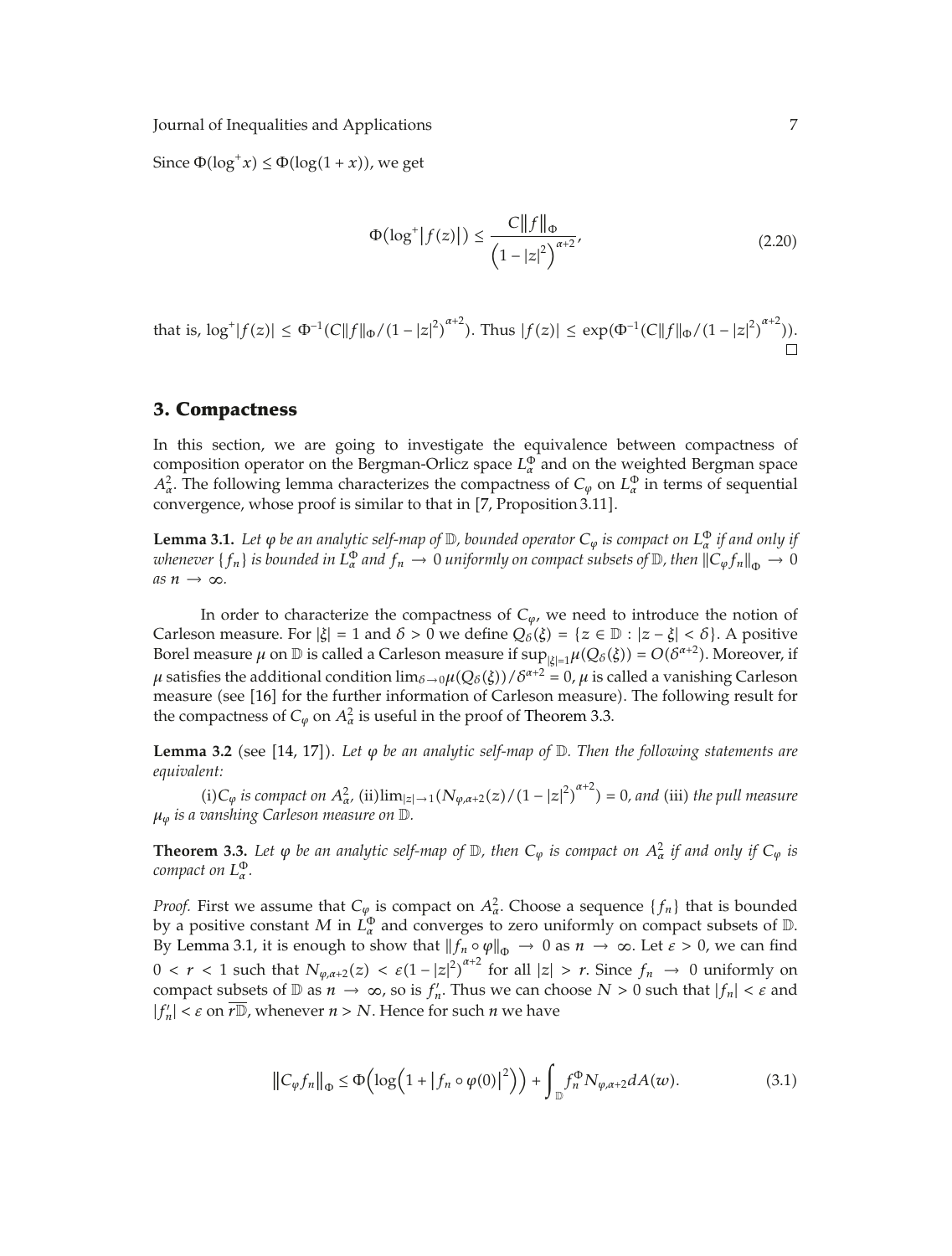As  $|f_n \circ \varphi(0)| \to 0$  as  $n \to \infty$  and  $\Phi(\log(1+|f_n \circ \varphi(0)|^2)) \to 0$  as  $n \to \infty$ , we only need to verify that  $\int_{\mathbb{D}} f_n^{\Phi} N_{\varphi, \alpha+2} dA(w) \to 0$  as  $n \to \infty$ . Now

$$
\int_{\mathbb{D}} f_n^{\Phi} N_{\varphi, \alpha+2} dA(w) = \int_{\mathcal{F}\mathbb{D}} f_n^{\Phi} N_{\varphi, \alpha+2} dA(w) + \int_{\mathbb{D}\backslash \mathcal{F}\mathbb{D}} f_n^{\Phi} N_{\varphi, \alpha+2} dA(w) = I + II.
$$
 (3.2)

We first prove that the first term in previous equality is bounded by a constant multiple of *ε*

$$
I = \int_{\overline{r}D} f_n^{\Phi} N_{\varphi, \alpha+2} dA(w)
$$
  
\n
$$
= \int_{\overline{r}D} \left[ \Phi'' \left( \log \left( 1 + |f_n(w)|^2 \right) \right) |f_n(w)|^2 + \Phi' \left( \log \left( 1 + |f_n(w)|^2 \right) \right) \right]
$$
  
\n
$$
\times \frac{|f_n(w')|^2}{\left( 1 + |f_n(w)|^2 \right)^2} N_{\varphi, \alpha+2}(w) dA(w)
$$
  
\n
$$
\leq \left[ \Phi'' \left( \log(1+\varepsilon) \right) \varepsilon + \Phi' \left( \log(1+\varepsilon) \right) \right] \varepsilon \int_{\overline{r}D} N_{\varphi, \alpha+2}(w) dA(w)
$$
  
\n
$$
\leq \left[ \Phi'' \left( \log(1+\varepsilon) \right) \varepsilon + \Phi' \left( \log(1+\varepsilon) \right) \right] \varepsilon.
$$
 (3.3)

Now, we show that the previous second term above is also bounded by a constant multiple of *ε*

$$
\Pi = \int_{\mathbb{D}\setminus\overline{r\mathbb{D}}} f_n^{\Phi} N_{\varphi,\alpha+2} dA(w) \leq \varepsilon f_n^{\Phi}(w) \left(1 - |w|^2\right)^{\alpha} \leq \varepsilon \left\|f_n^{\Phi}\right\| \leq M\varepsilon. \tag{3.4}
$$

Conversely, we assume that  $C_{\varphi}$  is compact on  $L_{\alpha}^{\Phi}$ . By Lemma 3.2, we need to verify that  $\mu_{\varphi}$  is a vanishing Carleson measure. For  $0 < \delta < 1$  and  $\xi \in \partial \mathbb{D}$  we write  $a = (1 - \delta)\xi$ and  $g_a(z) = (1 - |a|^2)^{\alpha+2} / (1 - \overline{a}z)^{2\alpha+4}$ . Then  $|g_a| \in L^1(\mathbb{D}, dA_\alpha)$ . Put  $G(z) = \Phi(|g_a(z)|)$ . *G* is well defined, beacuse *G* is nondecreasing on range of |*ga*|. Since Φ−<sup>1</sup> is concave, there is a constant  $C > 0$  such that  $\Phi^{-1}(t) \le Ct$  for enough big *t*. Thus we get  $G(z) \in L^1(\mathbb{D}, dA_\alpha)$ . Set  $h(z) =$  $\exp\int_0^{2\pi} ((e^{it} + z)/(e^{it} - z))G(e^{it})dt$ . Since  $\Phi(\log^+ |h(z)|) = \Phi(G(z)) = |g_a(z)| \in L^1(\mathbb{D}, dA_a)$ , it means that  $h \in L^{\Phi}_{\alpha}$ . Let  $f_{a}(z) = (1 - |a|)h(z)$ . Then clearly  $f_{a} \to 0$  uniformly on compact subsets of  $\mathbb{D}$  as  $|a| \to 1$ . Moreover,

$$
||f_a||_{\Phi} = \int_{\mathbb{D}} \Phi(\log^+ |f_a(z)|) dA_{\alpha}(z) \le \int_{\mathbb{D}} \Phi(\log^+ |h(z)|) dA_{\alpha}(z)
$$
  

$$
= \int_{\mathbb{D}} \frac{\left(1 - |a|^2\right)^{\alpha+2}}{|1 - \overline{a}z|^{2\alpha+4}} dA_{\alpha}(z) = 1.
$$
 (3.5)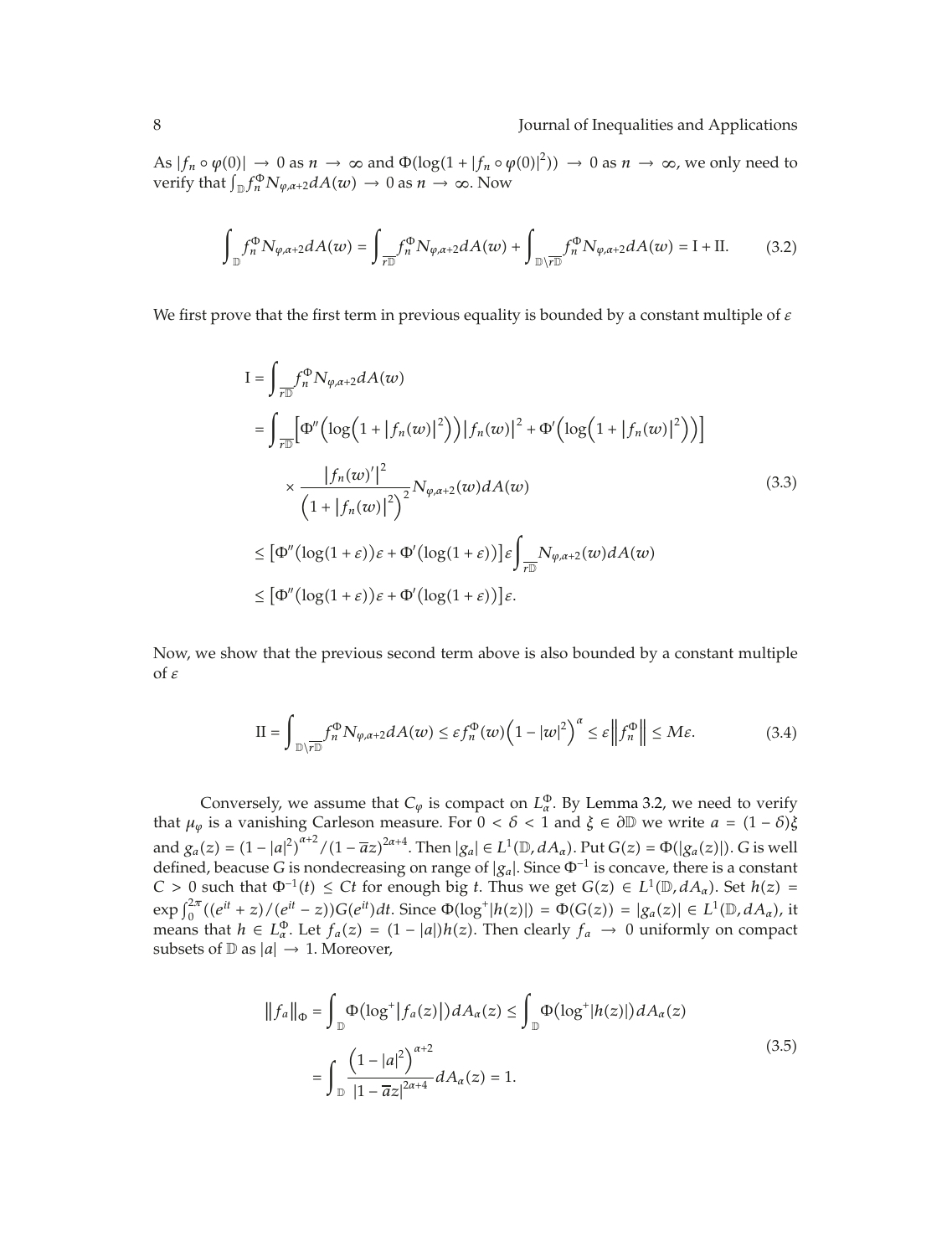On the other hand, if  $|1 - z\zeta|/(1 - |a|) < \gamma$  for some fixed  $0 < \gamma < 1/4$ , where  $\zeta = a/|a|$ , that is,  $z \in Q_{\gamma\delta}(\zeta)$ , we have

$$
\frac{1-|a|^2}{|1-\overline{a}z|^2} = \frac{1-|a|^2}{(1-|a|)^2} \frac{(1-|a|)^2}{|1-\overline{a}z|^2} = \frac{1-|a|^2}{(1-|a|)^2} \left(1 + \frac{|a|\left(1-z\overline{\zeta}\right)}{1-|a|}\right)^{-2}
$$
  

$$
\geq \frac{1}{\left(1+\gamma\right)^2} \frac{1-|a|^2}{(1-|a|)^2} > \frac{1-|a|^2}{4(1-|a|)^2} \geq \frac{1}{4\delta}.
$$
 (3.6)

Hence, for  $z \in Q_{\gamma\delta}(\zeta)$  we have

$$
\Phi^{-1}\left(\frac{1-|a|^2}{|1-\overline{a}z|^2}\right)^{\alpha+2} \ge \Phi^{-1}\left(\frac{1}{4\delta}\right)^{\alpha+2}.\tag{3.7}
$$

Thus, for  $z \in Q_{\gamma\delta}(\zeta)$  we obtain

$$
\Phi(\log^+|f_a(z)|) = \Phi(\log^+(1-|a|)h(z)) = \Phi(\log^+(1-|a|) + \log^+|h(z)|)
$$
  
\n
$$
\ge \Phi(\log^+|h(z)|) = |g_a(z)| = \left(\frac{1-|a|^2}{|1-\overline{a}z|^2}\right)^{\alpha+2} \ge \left(\frac{1}{4\delta}\right)^{\alpha+2}.
$$
\n(3.8)

So, for all  $\xi \in \partial \mathbb{D}$  and  $0 < \delta < 1$  we get

$$
\left(\frac{1}{4\delta}\right)^{\alpha+2} \mu_{\varphi}(Q_{\gamma\delta}(\xi)) \le \int_{Q_{\gamma\delta}(\xi)} \Phi(\log^+ |f_a(z)|) d\mu_{\varphi} \le \int_{\mathbb{D}} \Phi(\log^+ |f_a(z)|) d\mu_{\varphi}
$$
\n
$$
= \int_{\mathbb{D}} \Phi(\log^+ |f_a \circ \varphi(z)|) dA_{\alpha}(z) = ||C_{\varphi}f_a||_{\Phi}.
$$
\n(3.9)

For the compactness of  $C_{\varphi}$ , we know that  $\|C_{\varphi}f_a\|_{\Phi} \to 0$  as  $|a| \to 1$ , which means that  $\lim_{\delta \to 1} (\mu_{\varphi}(\hat{Q}_{\gamma\delta}(\xi))/\delta^{\alpha+2}) = 0$  uniformly for  $\xi \in \partial \mathbb{D}$ . This means that  $\mu_{\varphi}$  is a vanishing Carleson measure. By Lemma 3.2,  $C_{\varphi}$  is compact on  $A_{\alpha}^2$ .

For special case  $\Phi(t) = t^p (p > 1)$ , the Bergman-Orlicz space  $L^{\Phi}_{\alpha}$  is called the area-type Nevanlinna class and we write  $\mathcal{N}_\alpha^p$ .

**Corollary 3.4.** Let  $\varphi$  be an analytic self-map of  $\mathbb{D}$ , then  $C_{\varphi}$  is compact on  $A^2_{\alpha}$  if and only if  $C_{\varphi}$  is *compact on*  $\mathcal{N}_{\alpha}^p$ .

*Remark 3.5.* Theorem 3.3 may be not true if Φ does not satisfy the given conditions in this paper. For example, if <sup>Φ</sup> is a nonnegative function on <sup>R</sup> such that <sup>Φ</sup> <sup>→</sup> 0 as *<sup>x</sup>* → −∞, and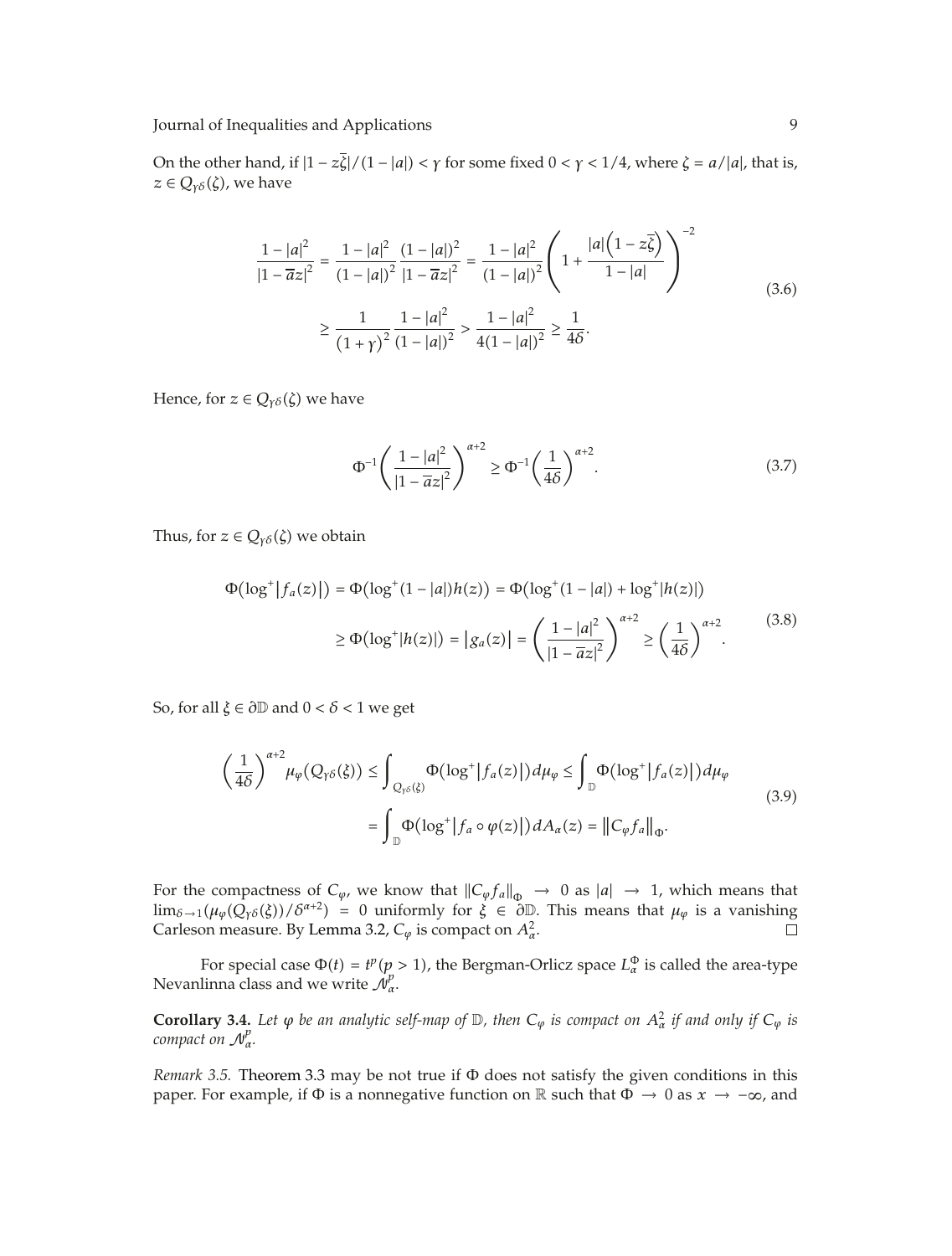$\Phi$  is nondecreasing but  $\Phi(x) > 0$  for some  $x \neq 0$ . Then the compactness of  $C_\varphi$  on the Bergman space  $A^2$  (i.e.,  $\alpha = 0$ ) is different from that on  $L^{\Phi}_{\alpha}$ . Here  $L^{\Phi}_{\alpha}$  is defined as follows:

$$
L_{\alpha}^{\Phi} = \left\{ f \in H(\mathbb{D}) : \exists t > 0, \text{ s.t.} \int_{\mathbb{D}} \Phi(\log|tf(z)|) dA(z) < \infty \right\}.
$$
\n
$$
(3.10)
$$

If we take  $\Phi(x) = 0$  for  $x \le 1$ , and  $\Phi(x) = \infty$  for  $x > 1$ , then  $L^{\Phi}_\alpha$  is  $H^\infty(\mathbb{D})$ . We know that  $C_{\varphi}$  is compact on  $H^{\infty}(\mathbb{D})$  if and only if  $\|\varphi\|_{\infty} < 1$  (consult [2]). But MacCluer and Shapiro constructed an inner function  $\varphi$  in [4] such that  $C_{\varphi}$  was compact on  $A^2$ .

# **4. Closed Range**

In this section we will develop a relatively tractable if and only if condition for the composition operator on  $L^{\Phi}_{\alpha}$  with closed range. Considering that any analytic automorphism of  $\mathbb D$  has the form  $\varphi_a(z) = c(z - a)/(1 - \overline{a}z)$ , where  $|c| = 1$  and  $a \in \mathbb D$ . By [13], we have the following lemma.

**Lemma 4.1.** *If one of*  $C_{\varphi}$ ,  $C_{\varphi \circ \varphi_a}$ ,  $C_{\varphi_a \circ \varphi}$  has closed range on  $L^{\Phi}_{\alpha}$ , so have the other two.

Now that  $L_{\alpha,0}^{\Phi} = \{f \in L_{\alpha}^{\Phi} : f(0) = 0\}$  is a closed subspace of  $L_{\alpha}^{\Phi}$  and  $\dim(L_{\alpha}^{\Phi}/L_{\alpha,0}^{\Phi}) = 1$ , the following lemma is easily proved.

**Lemma 4.2.** Let  $\varphi$  be an analytic self-map of  $\mathbb D$ , then  $C_\varphi$  has closed range on  $L^\Phi_\alpha$  if and only if  $C_\varphi$  has *closed range on L* $_{\alpha,0}^{\Phi}$ .

Recall that the pseudohyperbolic metric  $\rho(z, w)$ ,  $z, w \in \mathbb{D}$  is given by

$$
\rho(z, w) = \left| \frac{w - z}{1 - \overline{w}z} \right|.
$$
\n(4.1)

For  $z \in \mathbb{D}$  and  $0 < r < 1$  we define  $D(z,r) = \{w \in \mathbb{D} : \rho(z,w) < r\}$ . For  $\varepsilon > 0$  we put  $\Omega_{\varepsilon} = \{z \in \mathbb{D} : (1 - |z|^2) / (1 - |\varphi(z)|^2) \geq \varepsilon\}$  and  $G_{\varepsilon} = \varphi(\Omega_{\varepsilon})$ . We say that  $G_{\varepsilon}$  satisfies the Φ-reverse Carleson measure condition if there exists a positive constant *η* such that

$$
\int_{G_{\varepsilon}} \Phi\Big(1 + \log|f(z)|^2\Big) \Big(1 - |z|^2\Big)^{\alpha+2} dA(z) \ge \eta \int_{\mathbb{D}} \Phi\Big(1 + \log|f(z)|^2\Big) \Big(1 - |z|^2\Big)^{\alpha+2} dA(z),\tag{4.2}
$$

where *f* is analytic in  $\mathbb{D}$  and  $\int_{\mathbb{D}} \Phi(1 + \log |f(z)|^2) (1 - |z|^2)^{\alpha+2} dA(z) < \infty$ .

**Theorem 4.3.** Let  $\varphi$  be an analytic self-map of  $\mathbb D$ . Then  $C_\varphi$  has closed range on  $L^\Phi_\alpha$  if and only if there *exists ε >* 0 *such that Gε satisfies the* Φ*-reverse Carleson measure condition.*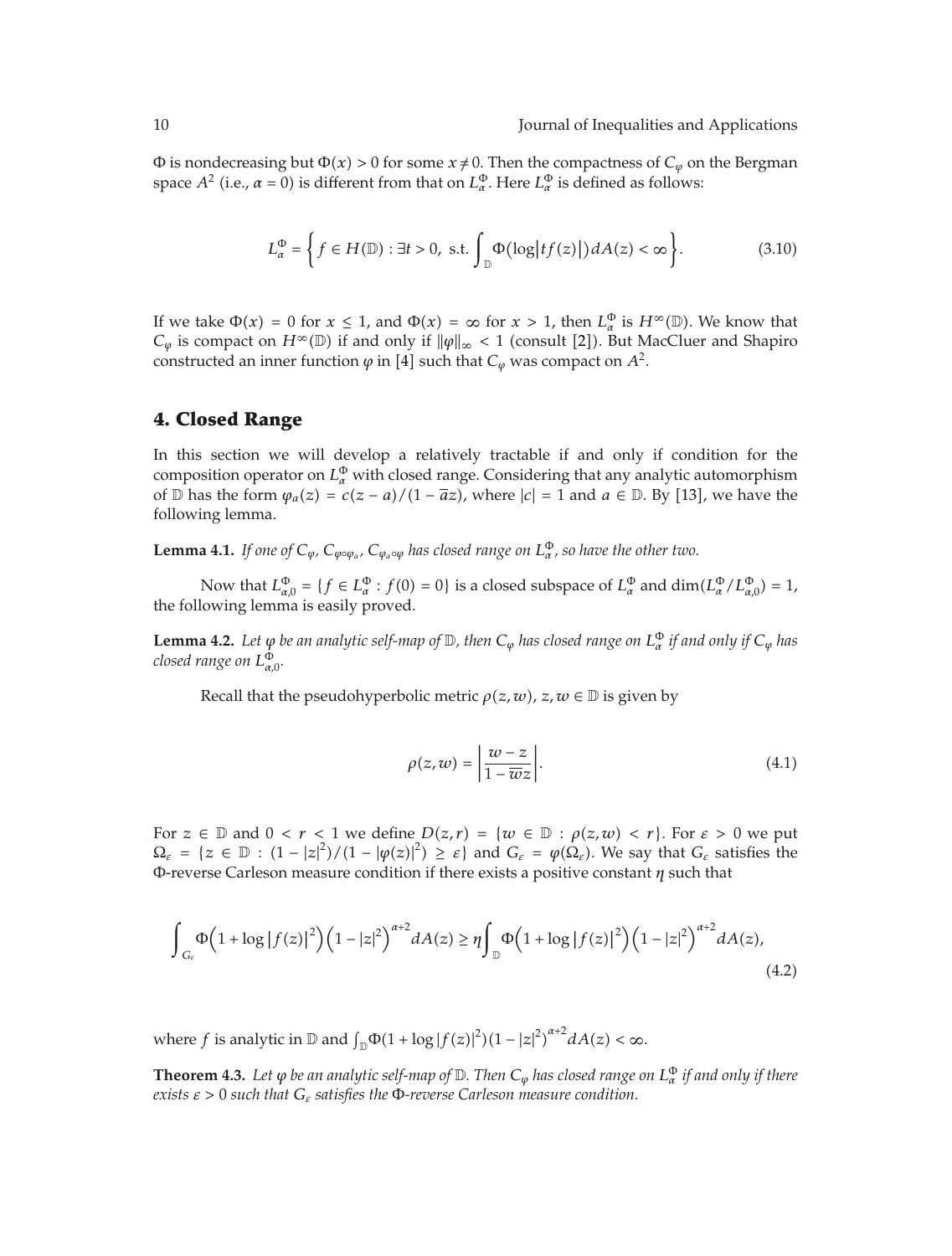*Proof.* We first assume that there exists  $\varepsilon > 0$  such that  $G_{\varepsilon}$  satisfies the Φ-reverse Carleson measure condition. If  $f \in L^{\Phi}_{\alpha}$ , then

$$
\|f \circ \varphi\|_{\Phi} \asymp \Phi\Big(\log\Big(1+|f \circ \varphi(0)|^2\Big)\Big) + \int_{\mathbb{D}} (f \circ \varphi)^{\Phi}(z) \Big(1-|z|^2\Big)^{\alpha+2} dA(z)
$$
  
\n
$$
\ge \Phi\Big(\log\Big(1+|f \circ \varphi(0)|^2\Big)\Big) + \int_{\Omega_{\varepsilon}} (f \circ \varphi)^{\Phi}(z) \Big(1-|z|^2\Big)^{\alpha+2} dA(z)
$$
  
\n
$$
\ge \varepsilon^{\alpha+2} \Bigg(\Phi\Big(\log\Big(1+|f \circ \varphi(0)|^2\Big)\Big) + \int_{\Omega_{\varepsilon}} (f \circ \varphi)^{\Phi}(z) \Big(1-|\varphi(z)|^2\Big)^{\alpha+2} dA(z)\Big)
$$
  
\n
$$
= \varepsilon^{\alpha+2} \sum_{n} \int_{\Omega_{\varepsilon} \cap R_n} (f \circ \varphi)^{\Phi}(z) \Big(1-|\varphi(z)|^2\Big)^{\alpha+2} dA(z) + \varepsilon^{\alpha+2} \Phi\Big(\log\Big(1+|f \circ \varphi(0)|^2\Big)\Big), \tag{4.3}
$$

where  $\mathcal Z$  is the zero point set of  $\varphi$  and  $\{R_n\}$  is a partition of  $\mathbb D\setminus\mathcal Z$  into at most countably many semiclosed polar rectangles such that  $\varphi$  is univalent on each  $R_n$ . Let  $S_n = \varphi(R_n \cap \Omega_\varepsilon)$ . Then by the change of variables involving *ϕ*, the last line above becomes

$$
\varepsilon^{\alpha+2} \sum_{n} \int_{G_{\varepsilon}} f^{\Phi} \Big( 1 - |w|^2 \Big)^{\alpha+2} \chi_{S_n}(w) dA(z) + \varepsilon^{\alpha+2} \Phi \Big( \log \Big( 1 + |f \circ \varphi(0)|^2 \Big) \Big)
$$
  
\n
$$
\geq \varepsilon^{\alpha+2} \int_{G_{\varepsilon}} f^{\Phi} \Big( 1 - |w|^2 \Big)^{\alpha+2} dA(z) + \varepsilon^{\alpha+2} \Phi \Big( \log \Big( 1 + |f \circ \varphi(0)|^2 \Big) \Big)
$$
  
\n
$$
\geq \eta \varepsilon^{\alpha+2} \int_{\mathbb{D}} f^{\Phi} \Big( 1 - |w|^2 \Big)^{\alpha+2} dA(z) + \eta \varepsilon^{\alpha+2} \Phi \Big( \log \Big( 1 + |f \circ \varphi(0)|^2 \Big) \Big).
$$
 (4.4)

So we show that  $C_{\varphi}$  has closed range on  $L_{\alpha}^{\Phi}$ .

Conversely, by Lemma 4.2, we need to prove that  $C_\varphi$  has closed range on  $L_{\alpha,0}^\Phi$ . Suppose that there does not exist  $\varepsilon > 0$  such that  $G_{\varepsilon}$  satisfies  $\Phi$ -reverse Carleson measure condition. We can choose a sequence  $\{f_n\}$  in  $L_{\alpha,0}^{\Phi}$  such that  $\int_{\mathbb{D}} \Phi(1 + \log |f_n(z)|^2) dA_{\alpha+2}(z) = 1$  for all *n* and  $\int_{G_n} f^{\Phi} (1 - w|^2)^{\alpha+2} dA \to 0$  as  $n \to \infty$ , where  $G_n = \varphi(\Omega_n)$  and  $\Omega_n = \{z \in \mathbb{D} : 1 - |\varphi(z)|^2 \leq \varphi(\Omega_n)\}$  $n(1-|z|^2)$ . Now

$$
\|f_n \circ \varphi\|_{\Phi} \asymp \Phi\Big(\log\Big(1 + |f_n \circ \varphi(0)|^2\Big)\Big) + \int_{\mathbb{D}} (f_n \circ \varphi)^{\Phi}(z) dA_{\alpha+2}(z)
$$
  

$$
= \Phi\Big(\log\Big(1 + |f_n \circ \varphi(0)|^2\Big)\Big) + \int_{\Omega_n} (f_n \circ \varphi)^{\Phi}(z) dA_{\alpha+2}(z)
$$
  

$$
+ \int_{\mathbb{D}\setminus\Omega_n} (f_n \circ \varphi)^{\Phi}(z) dA_{\alpha+2}(z).
$$
 (4.5)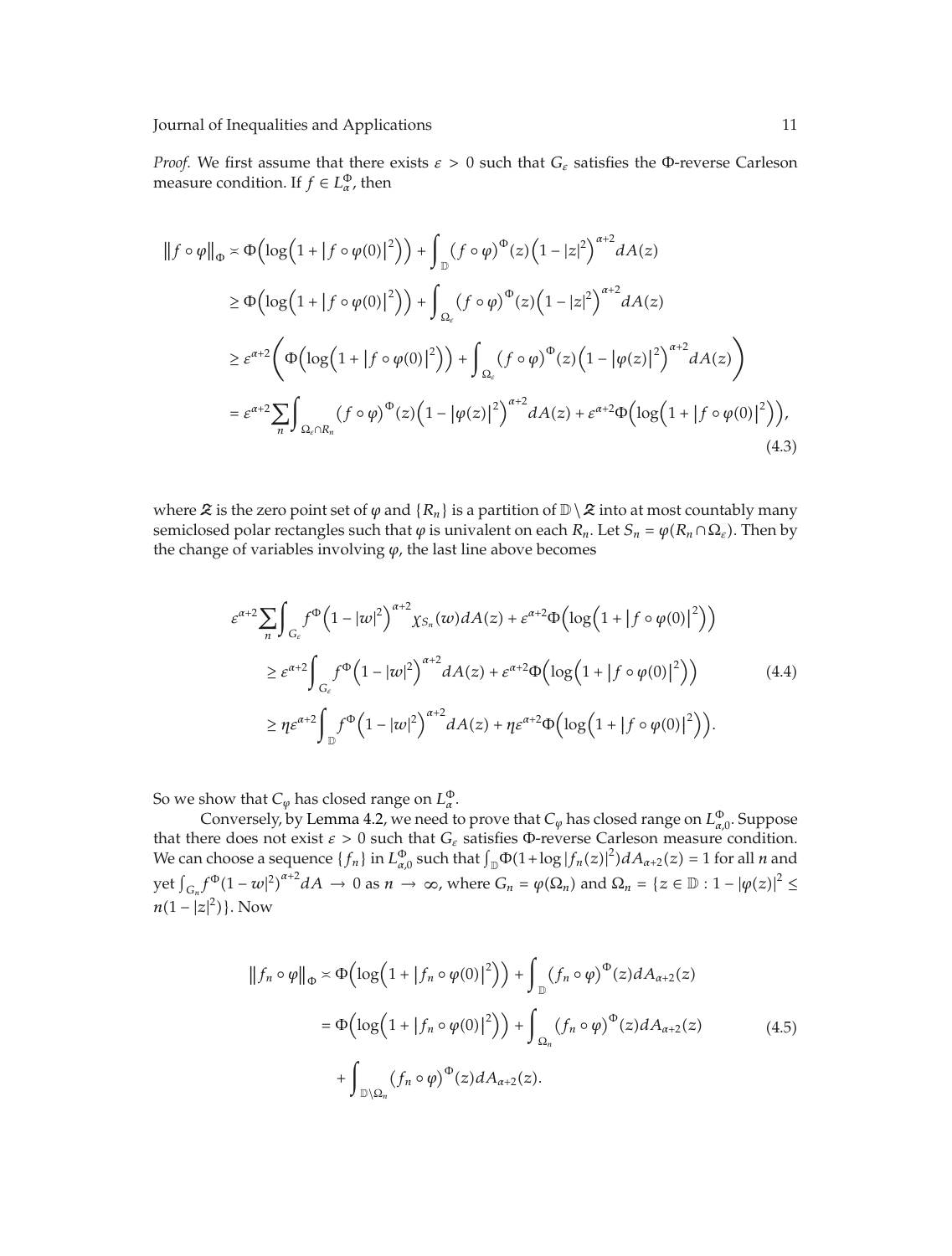Since  $\varphi$  is an analytic self-map of  $\mathbb{D}$ . The Nevanlinna counting function  $N_{\varphi, \alpha+2}$  satisfies

$$
N_{\varphi,\alpha+2}(z) = O\left(\left(\log\frac{1}{|z|}\right)^{\alpha+2}\right)
$$
\n(4.6)

as  $|z| \to 1$ . Using (4.6) and decompositions of the disk into polar rectangles [8], one can find a positive constant  $c_1$  such that

$$
\int_{\Omega_n} (f_n \circ \varphi)^{\Phi} dA_{\alpha+2}(z) = \int_{\Omega_n} f_n^{\Phi} N_{\varphi, \alpha+2} dA(z) \le c_1 \int_{G_n} f_n^{\Phi}(z) \left(1 - |z|^2\right)^{\alpha+2} dA(z) \longrightarrow 0 \quad (4.7)
$$

as  $n \to \infty$ , and

$$
\int_{\mathbb{D}\setminus\Omega_{n}} (f_{n} \circ \varphi)^{\Phi} dA_{\alpha+2}(z) \leq \frac{1}{n^{\alpha+2}} \int_{\mathbb{D}\setminus\Omega_{n}} (f_{n} \circ \varphi)^{\Phi} (1 - |\varphi(z)|^{2})^{\alpha+2} dA(z)
$$
\n
$$
\leq \frac{1}{n^{\alpha+2}} \int_{\mathbb{D}} f_{n}^{\Phi} N_{\varphi, \alpha+2} dA(z)
$$
\n
$$
\leq \frac{1}{n^{\alpha+2}} ||f_{n}||_{\Phi} \longrightarrow 0
$$
\n(4.8)

as *n* → ∞. Evidently,  $||f_n \circ \varphi||_{\Phi} \to 0$  as  $n \to \infty$ , though  $||f_n||_{\Phi} = 1$  for all *n*. It follows that  $C_{\varphi}$  does not have closed range on  $L^{\Phi}$ . does not have closed range on  $L^{\Phi}_{\alpha}$ .

We have offered a criterion for the composition operator with closed range on  $L_{\alpha}^{\Phi}$ , but it seems that it is difficult to check whether or not *Gε* satisfies the Φ-reverse Carleson measure condition.

**Theorem 4.4.** *The composition operator*  $C_{\varphi}$  *has closed range on*  $L^{\Phi}_{\alpha}$  *if and only if there are positive constants*  $\varepsilon$ , *c*, and  $r$  such that  $A_\alpha(G_\varepsilon \cap D(z,r)) \ge c|D(z,r)|^{\alpha+2}$  for all  $z \in \mathbb{D}$ .

*Proof.* We first assume that  $C_\varphi$  has closed range on  $L_\alpha^{\Phi}$ . Then there is a constant  $\varepsilon > 0$  such that *Gε* satisfies the Φ-reverse Carleson measure condition. Thus, applying the proceeding constructed function  $h(z)$  to the  $\Phi$ -reverse Carleson condition gives

$$
\int_{G_{\varepsilon}} \left( \frac{1-|a|^2}{|1-\overline{a}z|^2} \right)^{\alpha+2} dA_{\alpha}(z) \ge \eta \int_{\mathbb{D}} \left( \frac{1-|a|^2}{|1-\overline{a}z|^2} \right)^{\alpha+2} dA_{\alpha}(z) = \eta. \tag{4.9}
$$

Since  $\int_{\mathbb{D}} (1-|z|^2)^{\alpha} dA(z) < \infty$ , it allows to choose a fixed constant  $r > 0$  such that

$$
\int_{\mathbb{D}\setminus D(b,r)} \left(1-|z|^2\right)^{\alpha} dA(z) \le \frac{1}{2C} \int_{\mathbb{D}} \left(1-|z|^2\right)^{\alpha} dA(z). \tag{4.10}
$$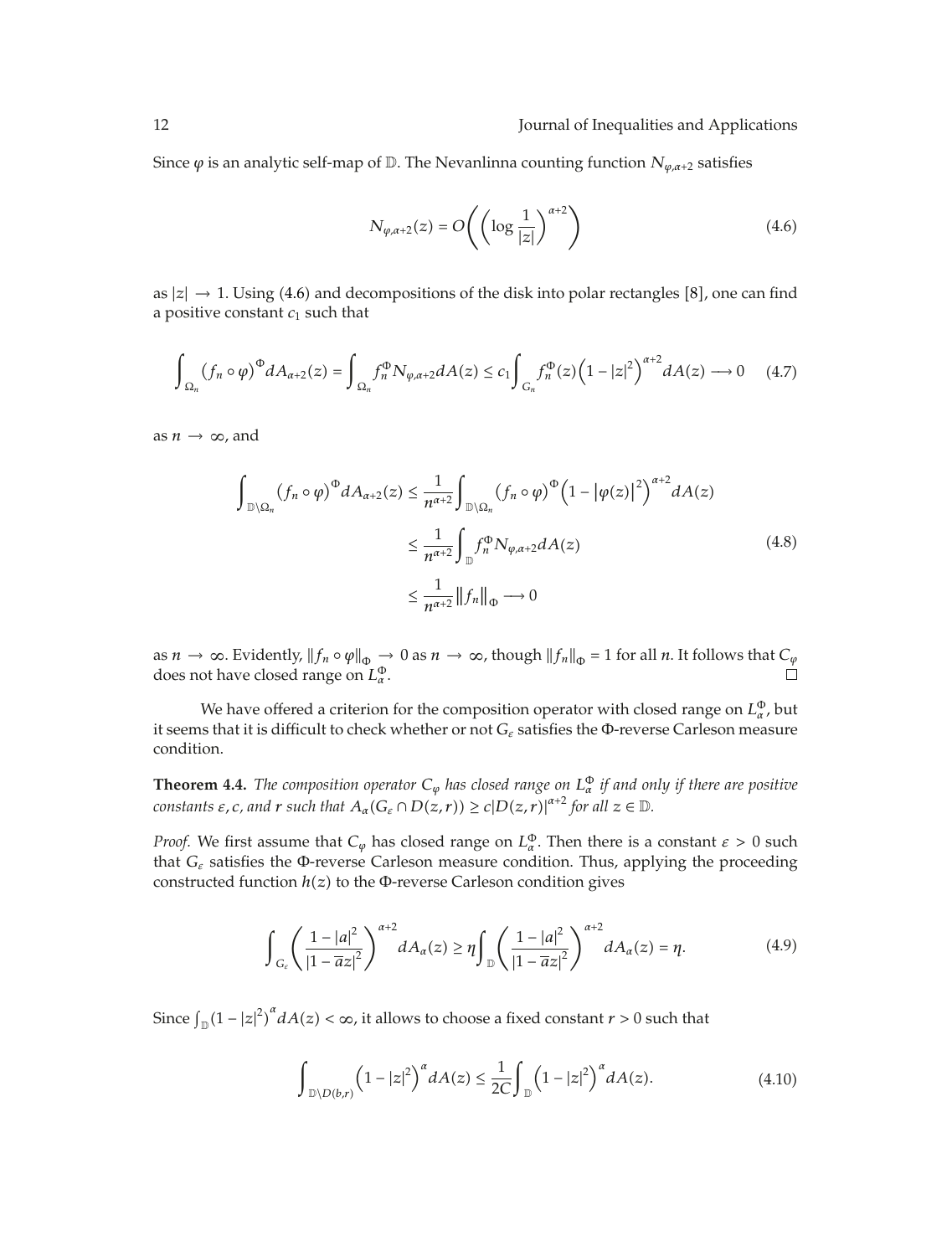Changing  $w = (b - a + (1 - \overline{a}b)z)/(1 - ba + (b - \overline{a})z)$  in (4.10) gives

$$
\int_{\mathbb{D}\setminus D(a,r)} \left(\frac{1-|a|^2}{|1-\overline{a}z|^2}\right)^{\alpha+2} dA_{\alpha}(z) \le \frac{1}{2C} \int_{\mathbb{D}} \left(\frac{1-|a|^2}{|1-\overline{a}z|^2}\right)^{\alpha+2} dA_{\alpha}(z). \tag{4.11}
$$

Combing (4.11) gives

$$
\int_{G_{\varepsilon} \cap D(a,r)} \left( \frac{1-|a|^2}{|1-\overline{a}z|^2} \right)^{\alpha+2} dA_{\alpha}(z) \ge \frac{1}{2C} \int_{\mathbb{D}} \left( 1-|z|^2 \right)^{\alpha} dA(z). \tag{4.12}
$$

The integral in the left of (4.12) is dominated by

$$
A_{\alpha}(G_{\varepsilon} \cap D(a,r)) \sup \left\{ \left( \frac{1-|a|^2}{|1-\overline{a}z|^2} \right)^{\alpha+2} : z \in D(a,r) \right\}.
$$
 (4.13)

Since  $(1 - a|^2)/|1 - \overline{a}z|^2$  ≍  $1/|D(a, r)|$  for  $z \in D(a, r)$ , we get

$$
\frac{A_{\alpha}(G_{\varepsilon}\cap D(a,r))}{|D(a,r)|^{\alpha+2}} \geq \frac{1}{2C} \int_{\mathbb{D}} \left(1-|z|^2\right)^{\alpha} dA(z). \tag{4.14}
$$

The converse can be derived from modification of  $[18]$ , so we omit it here.

*Remark 4.5.* From [18], we find that the composition operator has closed range on the weighted Bergman space  $A^p_\alpha$  if and only if there are positive constants  $\varepsilon$ , c and  $r$  such that  $A_\alpha(G_\varepsilon \cap D(z,r)) \ge c|D(z,r)|^{\alpha+2}$  for all  $z \in \mathbb{D}$ . Thus, we have the following fact.

The composition operator  $C_\varphi$  has closed range on  $L_\alpha^\Phi$  if and only if  $C_\varphi$  has closed range on *Ap α*.

Let us further investigate the Φ-reverse Carleson measure condition, which can be formulated as follows.

The space  $\{f|_{G_{\varepsilon}}: f \in L^{\Phi}_{\alpha}\}$  is a closed subspace of  $L^{\Phi}_{\alpha}$  if and only if there exists a constant *ε >* 0 such that *Gε* satisfies Φ-reverse Carleson measure condition.

From the perspective of closed subspace, we will see the following special setting. Let  $\mathcal{F} = \{z_n : n = 1, 2, ...\}$  be a *δ*-sequence in  $\mathbb{D}$ . That is, there is *k* with  $\rho(z, z_k) < \delta$  for every *z* ∈  $\mathbb{D}$ . We also assume that  $\mathcal{F}$  is  $\gamma$  separated for some fixed  $\gamma > 0$ , that is,  $\rho(z_m, z_n) \ge \gamma$  for all  $m \neq n$ . Using the subharmonicity of  $\log^+ |f(z)|$  for analytic function  $f(z)$ , it is easy to see that

$$
\log^+|f(z_k)| \leq \frac{C}{A_\alpha(D(z_k, \gamma/2))} \int_{D(z_k, \gamma/2)} \log^+(|f(z)|) dA_\alpha(z). \tag{4.15}
$$

Since  $\Phi(\log^+ | f(z)|)$  is convex and increasing, we have

$$
\Phi(\log^+|f(z_k)|) \leq \frac{C}{A_\alpha(D(z_k,\gamma/2))} \int_{D(z_k,\gamma/2)} \Phi(\log^+|f(z)|) dA_\alpha(z). \tag{4.16}
$$

 $\Box$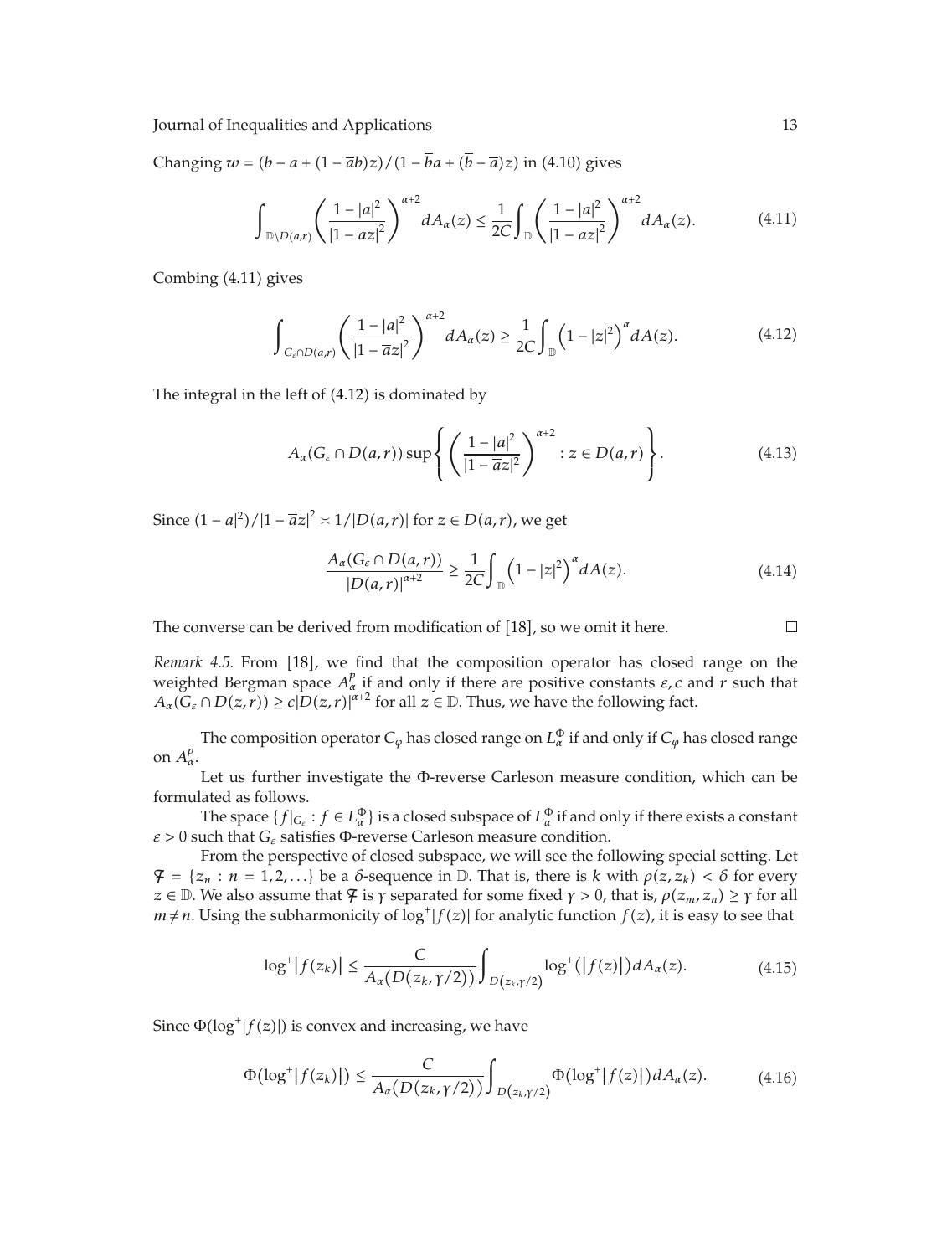Moreover, the formula  $A_{\alpha}(D(z_k, \gamma/2)) \asymp (1-|z_k|^2)^{\alpha+2}$  allows us to write

$$
\Phi(\log^+|f(z_k)|) \le C\Big(1-|z_k|^2\Big)^{-\alpha-2} \int_{D(z_k,\gamma/2)} \Phi(\log^+|f(z)|) dA_\alpha(z). \tag{4.17}
$$

Since *D*(*z<sub>k</sub>,γ/*2) are disjoint, we obtain

$$
\sum_{k} \Phi\big(\log^{+}|f(z_{k})|\big)\Big(1-|z_{k}|^{2}\Big)^{\alpha+2} \leq \int_{\mathbb{D}} \Phi\big(\log^{+}|f(z)|\big)dA_{\alpha}(z). \tag{4.18}
$$

Hence, the map  $\sigma: f \mapsto f | \sigma$  takes  $L^{\Phi}_{\alpha}$  into  $L^{\Phi}(\mathcal{F}, \mu)$ , where  $\mu$  is a measure on  $\mathcal F$  that assigns  $z_k$ to the mass  $(1 - |z_k|^2)^{\alpha+2}$  and space  $L^\Phi(\mathcal{F}, \mu) = \{f : \mathcal{F} \to \mathbb{C} \mid \int_{\mathcal{F}} \Phi(\log^+|f|) d\mu < \infty\}$ . Of course, the map  $\sigma$  may be one to one. If the map  $\sigma$  is one to one, the map  $\sigma$  has closed range if and only if

$$
\int_{\mathbb{D}} \Phi(\log^+|f(z)|) dA_{\alpha}(z) \le \int_{\mathcal{F}} \Phi(\log^+|f|) d\mu = \sum_{k} \Phi(\log^+|f(z_k)|) \left(1 - |z_k|^2\right)^{\alpha+2}.\tag{4.19}
$$

#### **Acknowledgments**

The authors are extremely thankful to the editor for pointing out several errors. This work was supported by the Science Foundation of Sichuan Province (no. 20072A04) and the Scientific Research Fund of School of Science SUSE.

#### **References**

- 1 E. A. Nordgren, "Composition operators," *Canadian Journal of Mathematics*, vol. 20, pp. 442–449, 1968.
- [2] H. J. Schwartz, *Composition operators on* H<sup>p</sup>, Ph.D. thesis, University of Toledo, Toledo, Ohio, USA, 1968.
- 3 J. H. Shapiro and P. D. Taylor, "Compact, nuclear, and Hilbert-Schmidt composition operators on *H*2," *Indiana University Mathematics Journal*, vol. 23, pp. 471–496, 1973.
- [4] B. D. MacCluer and J. H. Shapiro, "Angular derivatives and compact composition operators on the Hardy and Bergman spaces," *Canadian Journal of Mathematics*, vol. 38, no. 4, pp. 878–906, 1986.
- 5 J. H. Shapiro, "The essential norm of a composition operator," *Annals of Mathematics*, vol. 125, no. 2, pp. 375–404, 1987.
- [6] J. A. Cima and A. L. Matheson, "Essential norms of composition operators and Aleksandrov measures," *Pacific Journal of Mathematics*, vol. 179, no. 1, pp. 59–64, 1997.
- [7] C. C. Cowen and B. D. MacCluer, *Composition Operators on Spaces of Analytic Functions*, Studies in Advanced Mathematics, CRC Press, Boca Raton, Fla, USA, 1995.
- [8] J. H. Shapiro, *Composition Operators and Classical Function Theory*, Universitext: Tracts in Mathematics, Springer, New York, NY, USA, 1993.
- 9 K. H. Zhu, *Operator Theory in Function Spaces*, vol. 139 of *Monographs and Textbooks in Pure and Applied Mathematics*, Marcel Dekker, New York, NY, USA, 1990.
- [10] D. H. Luecking, "Bounded composition operators with closed range on the Dirichlet space," *Proceedings of the American Mathematical Society*, vol. 128, no. 4, pp. 1109–1116, 2000.
- [11] R. Kumar and J. R. Partington, "Weighted composition operators on Hardy and Bergman spaces," in *Recent Advances in Operator Theory, Operator Algebras, and Their Applications*, vol. 153 of *Operator Theory Advance and Application*, pp. 157–167, Birkhauser, Basel, Switzerland, 2005. ¨
- 12 L. Liu, G. Cao, and X. Wang, "Composition operators on Hardy-Orlicz spaces," *Acta Mathematica Scientia. Series B*, vol. 25, no. 1, pp. 105–111, 2005.